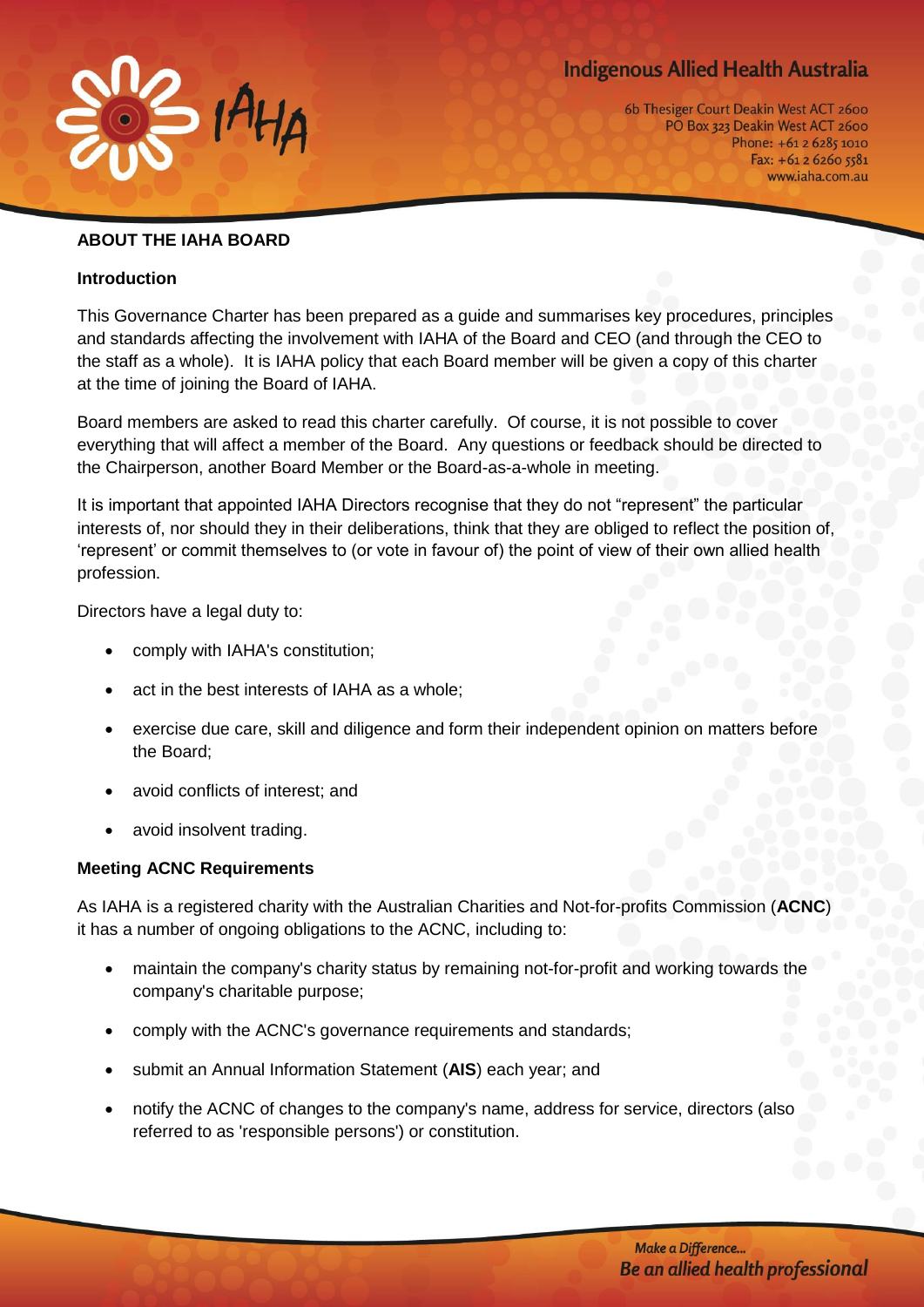Whilst majority of the company's ongoing reporting obligations are to the ACNC rather than the Australian Securities and Investments Commission (**ASIC**), the company is still required to notify ASIC in certain situations (i.e. events which concern the company's corporate status).

# **Responsibilities of Board Directors**

The following information about directors' duties and other obligations includes information from the websites of the ACNC and. ASIC.

It covers:

- who can be a company director or secretary;
- a director's duties responsibilities; and
- a company's record-keeping obligations.

A director or secretary of a company regulated by the ACNC must follow the requirements set out in the *Australian Charities and Not-for-profits Commission Act 2012* (Cth) (**ACNC Act**) and the *Corporations Act 2001* (**Corporations Act**).

This information does not explain every obligation or cover every situation. At times directors may need to request professional legal advice.

#### **What does the law expect of directors personally?**

According to Governance Standard 5 of the ACNC, directors must:

- act with reasonable car and diligence;
- act honestly and fairly in the best interests of the charity and for its charitable purposes;
- not misuse their position or information they gain as a responsible person;
- disclose conflicts of interest;
- ensure that the financial affairs of the charity are managed responsibly; and
- not allow the charity to operate while it is insolvent.

As they are managing other people's money, directors must take extra care, stay informed of what the company is doing and ensure that the company keeps proper financial and operational records.

If a director has personal interests or other duties that might conflict with their duty as a director, they must generally disclose these at a directors' meeting.

# **What work must a director do?**

Directors control the company's business. The company's constitution sets out the directors' powers and functions and the company's internal management rules.

A director must be fully up-to-date on what their company is doing:

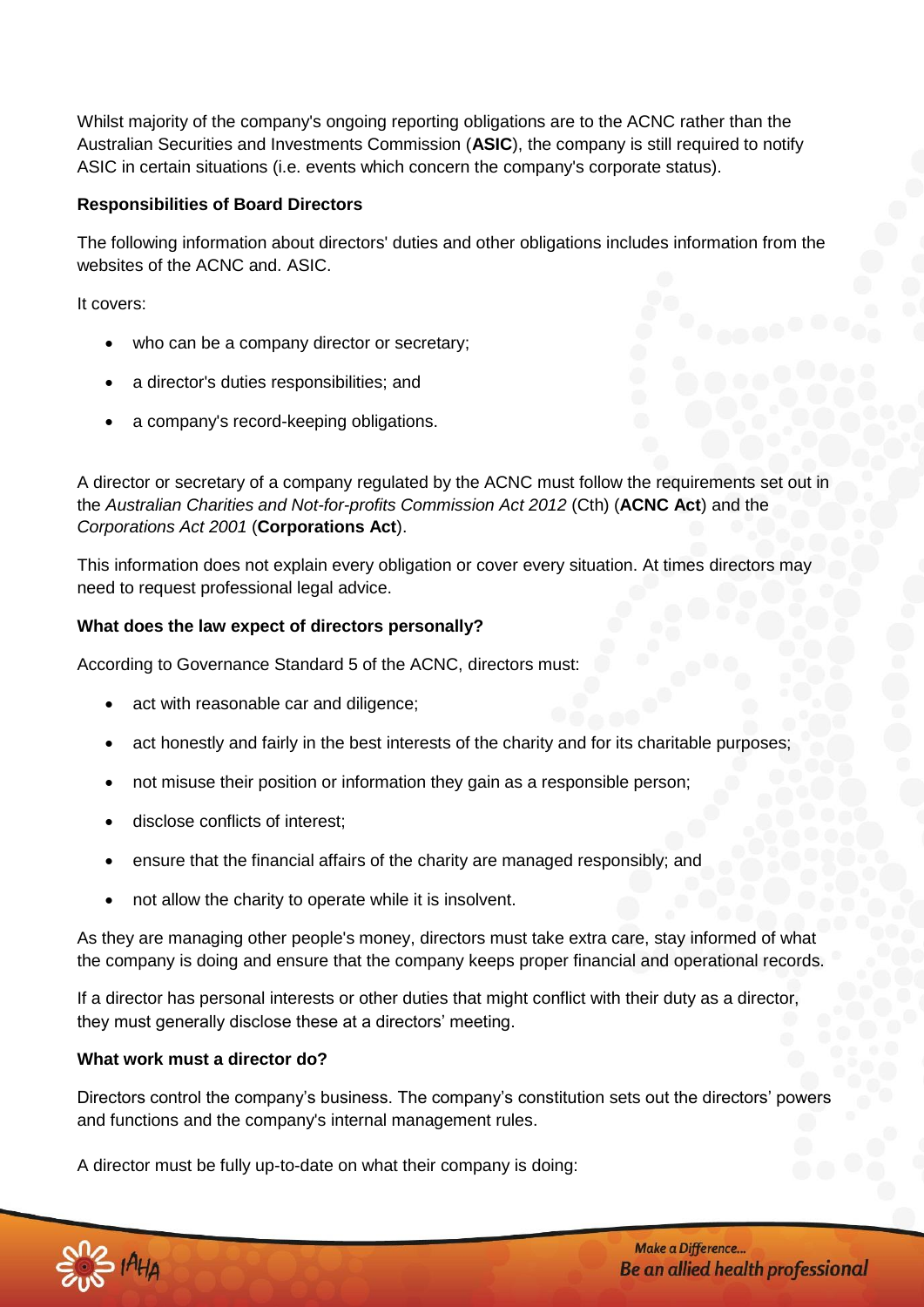- Find out and assess how any proposed action will affect their company's business performance, especially if it involves a lot of the company's money.
- Ensure that the company continues to run as a not-for-profit organisation and continues to work towards its charitable purpose.
- Get outside professional advice when more details are needed to make an informed decision.
- Question managers and staff about how the business is going.
- Communicate about the charity's activities and finances so that the company is open and accountable.
- Take an active part in directors' meetings.
- Only be a company director or a company secretary if willing, able and have enough time to put in the effort.

#### **Can anyone be a director or secretary?**

Directors must be 18 years or older.

If you become bankrupt, enter into a personal insolvency agreement, become disqualified from managing companies or corporations or are convicted of an offence at a time when you're a director or secretary then you must immediately disclose this to the other directors. This may mean that you will no longer be able to act as a director of the company. In this case, the company must then notify both the ACNC and ASIC that you're no longer a director or secretary of the company. For more information, see Information Sheet 14 *Bankruptcy and personal insolvency agreements* (**[INFO 14](http://www.asic.gov.au/asic/asic.nsf/byheadline/Bankruptcy+and+Personal+Insolvency+Agreements?openDocument)**) and *Disqualification from being a responsible person.*

ASIC or the ACNC can also ban you from being a company director in certain situations.

#### **What company records must be kept?**

As a director, the law makes you responsible for keeping proper company records.

Under the ACNC Act, the company is required to keep two types of records:

- financial records; and
- operational records.

You must see that the company keeps up-to-date financial records that:

- correctly record and explain its transactions (for both money and assets and including any transactions as a trustee), and
- explain the company's financial position and performance.

All companies must have financial records so that:

true and fair financial statements of the company can be prepared if needed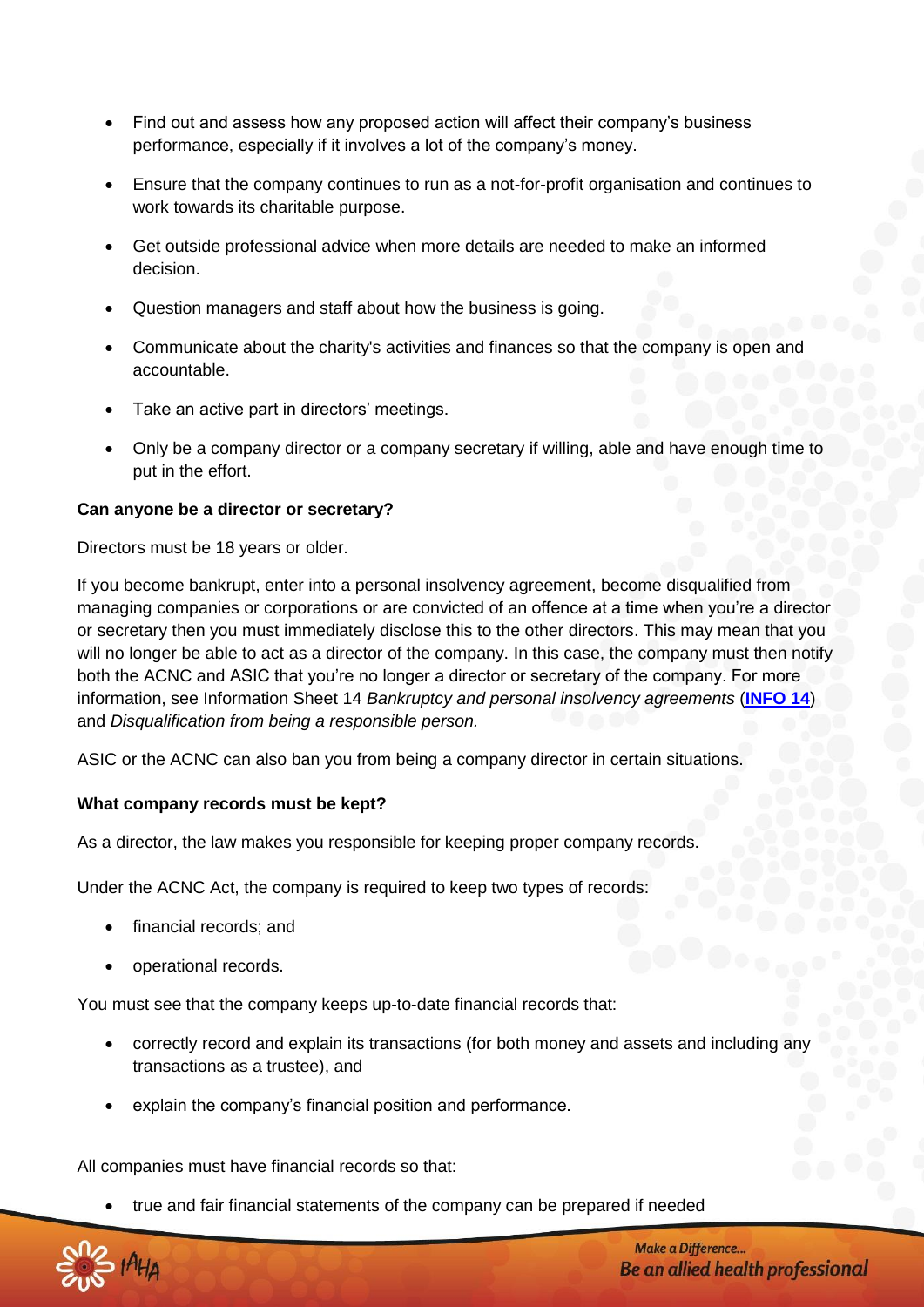- financial statements can be conveniently and properly audited if necessary, and
- the company can obey the tax laws.

The company is required to keep operational records to show that the charity:

- is entitled to be registered as a charity:
- meets its obligations under the ACNC Act; and
- meets its obligations under tax law.

As a not-for-profit public company, IAHA will have to prepare and submit an AIS along with a financial report, have them audited and lodge them with the ACNC.

# **What are financial records?**

Some of the basic financial records that the law may require a company to keep are:

- general ledger, recording all the company's transactions and balances (e.g. revenue, expenses, assets, liabilities) or summarising transactions and balances detailed in other records
- cash records (e.g. bank statements, deposit books, cheque butts, petty cash records)
- debtor and sales records (e.g. a list of debtors and their balances, delivery dockets, invoices and statements issued, a list of all sales transactions)
- creditor and purchases records (e.g. purchase orders, invoices and statements received and paid, unpaid invoices, a list of all purchases, a list of all creditors and their balances)
- wage and superannuation records
- a register of property, plant and equipment showing transactions and balances in relation to individual items
- inventory records
- investment records (e.g. contract notes, dividend or interest notices, certificates)
- tax returns and calculations (e.g. income tax, group tax, fringe benefits tax and GST returns and statements), and
- deeds, contracts and agreements.

A company would also normally prepare the following statements regularly (e.g. monthly) to manage its business performance and provide to lenders:

 Statement of Comprehensive Income: a statement showing the company's revenue and expenses and the profit or loss that results from these items

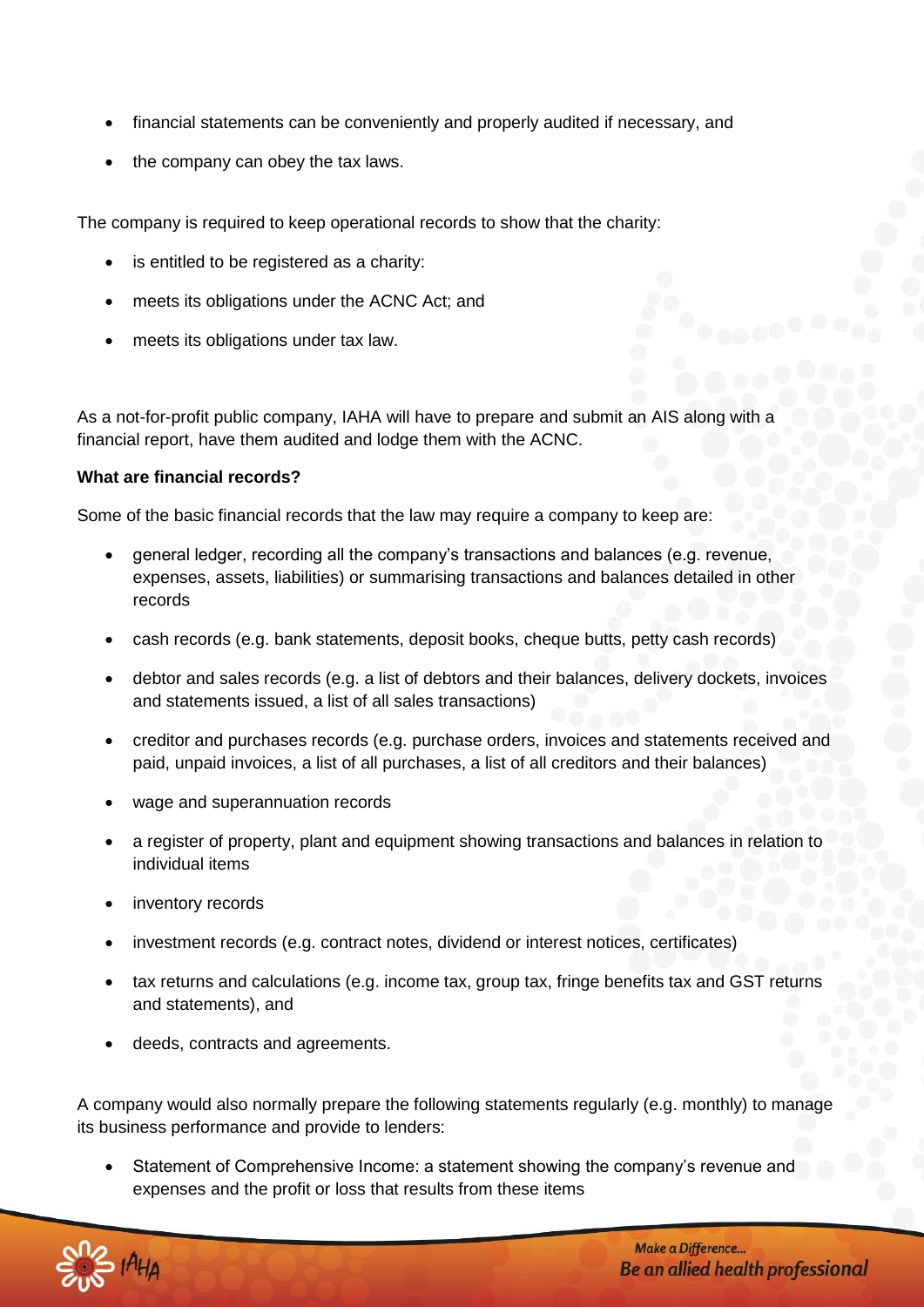- Statement of Financial Position: a statement showing the things of value the company owns and the debts the company owes, and
- Statement of Cash Flows: a statement summarising cash inflows and outflows.

IAHA seeks professional advice if there is any doubt about the content or type of financial records to keep.

Some financial records are kept electronically, but must be able to be converted into hard copy so that they can be given to anyone entitled to inspect them. Backup copies of electronic records should be made regularly.

# **Company housekeeping: Other records and registers**

All company officers must make sure that the company attends to some basic 'housekeeping' matters.

The company must keep:

- registers of members
- minutes of general meetings
- minutes of meetings of directors
- financial records that enable an assessment of the company's financial position and performance and are sufficient for financial statements to be prepared (and audited if necessary) for at least seven years after the transactions are completed.

# **Annual Information Statement (AIS)**

The standard ACNC reporting period is the financial year from 1 July to 30 June. The company's Annual Information Statement (**AIS**) and financial report are due within six months of the end of the reporting period.

The AIS is intended to provide the ACNC with information regarding the charity (i.e. name and address and any changes to its details), the charity's activities and resources, financial information and the details of each 'responsible person' (i.e. the company's directors and secretary). A guide to preparing an AIS can be found on the ACNC's website

[\(https://www.acnc.gov.au/ACNC/Manage/ACNC/Report/2014AISGuide.aspx\)](https://www.acnc.gov.au/ACNC/Manage/ACNC/Report/2014AISGuide.aspx).

# **Responsible Persons Declaration**

IAHA's Directors are required to make a responsible persons declaration as part of IAHA's annual financial report. This replaces ASIC's requirement for a solvency resolution. The form of the Declaration is as follows:

# *Responsible persons' declaration*

*(per section 60.15 of the Australian Charities and Not-for-profits Commission Regulation 2013)*

*The responsible persons declare that in the responsible persons' opinion:*

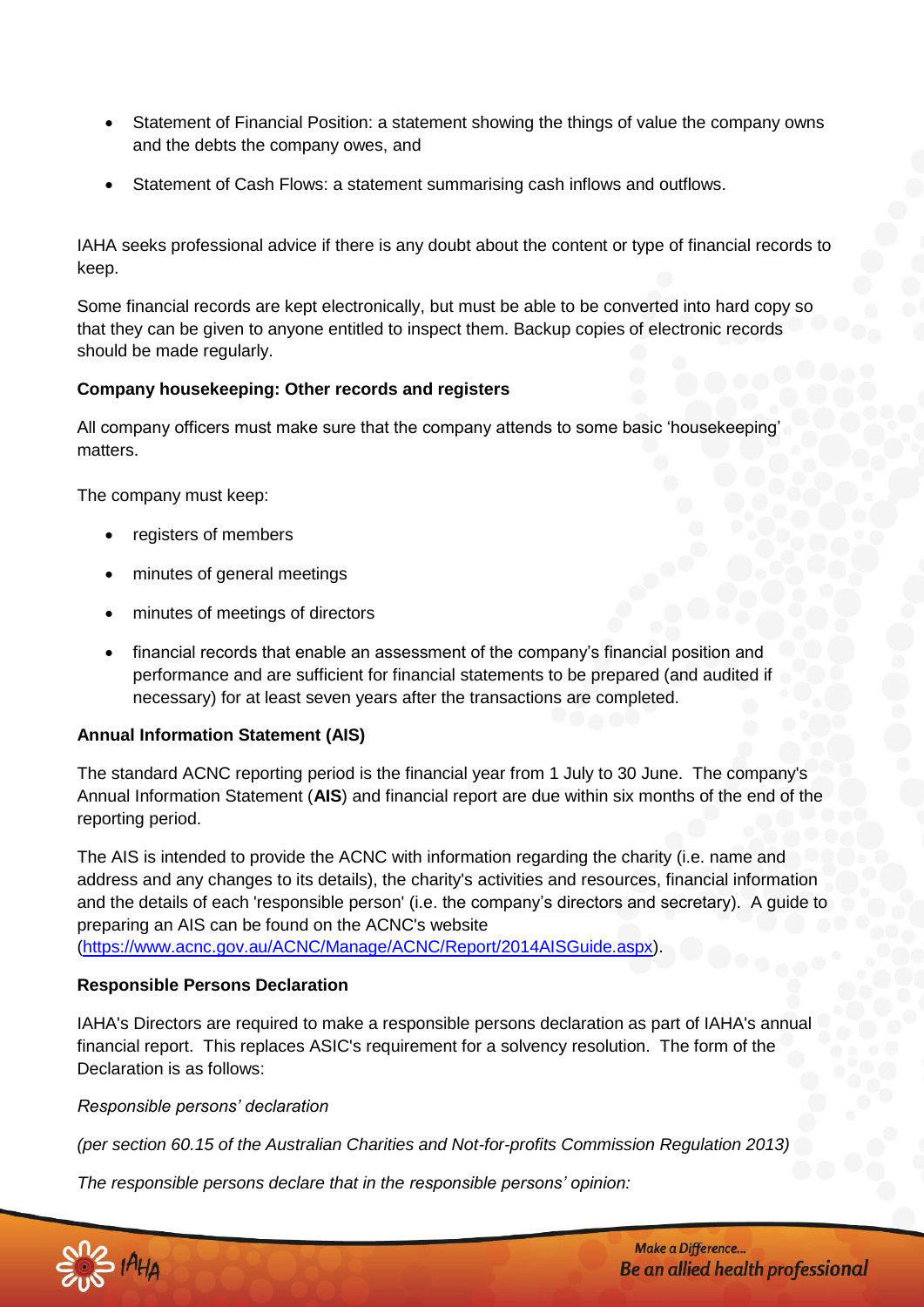- *(a) there are [are not] reasonable grounds to believe that the registered entity is able to pay all of its debts, as and when they become due and payable; and*
- *(b) the financial statements and notes satisfy [do not satisfy] the requirements of the Australian Charities and Not-for-profits Commission Act 2012.*

*Signed in accordance with subsection 60.15(2) of the Australian Charities and Not-for-profit Commission Regulation 2013.*

*Responsible person Responsible persons' declaration*

*Dated this xx day of xx 20xx*

# **What if your company can't pay its debts?**

Directors must ensure that the company is able to pay all of its debts as and when they become due for payment. A company is 'insolvent' if it cannot pay all of its debts as they become due and payable.

By law, a director must prevent the company from incurring a debt when it is insolvent or about to become so. This means a director must consider whether they have reasonable grounds to believe that the company will be able to pay a new debt when it becomes due, as well as pay all the other debts.

A director may expose themselves to criminal prosecution, substantial fines or to action by a liquidator, creditors of the company or ASIC to recover amounts lost by creditors due to their actions.

This is personal liability of a director. A director's personal assets—not just the company's—may be at risk.

Common signs of financial trouble are:

- low operating profits or cash flow from the main business;
- problems paying trade suppliers and other creditors on time;
- trade suppliers refusing to extend further credit to the company;
- problems with meeting loan repayments on time or difficulty in keeping within overdraft limits; and
- legal action taken, or threatened, by trade suppliers or other creditors over money owed to them.

If the company is in financial difficulty or in danger of being insolvent directors must seek immediate advice from an insolvency professional. They will be able to explain options to you. These may include re-structuring the company's affairs, changing the company's activities or appointing a voluntary administrator or liquidator to the company.